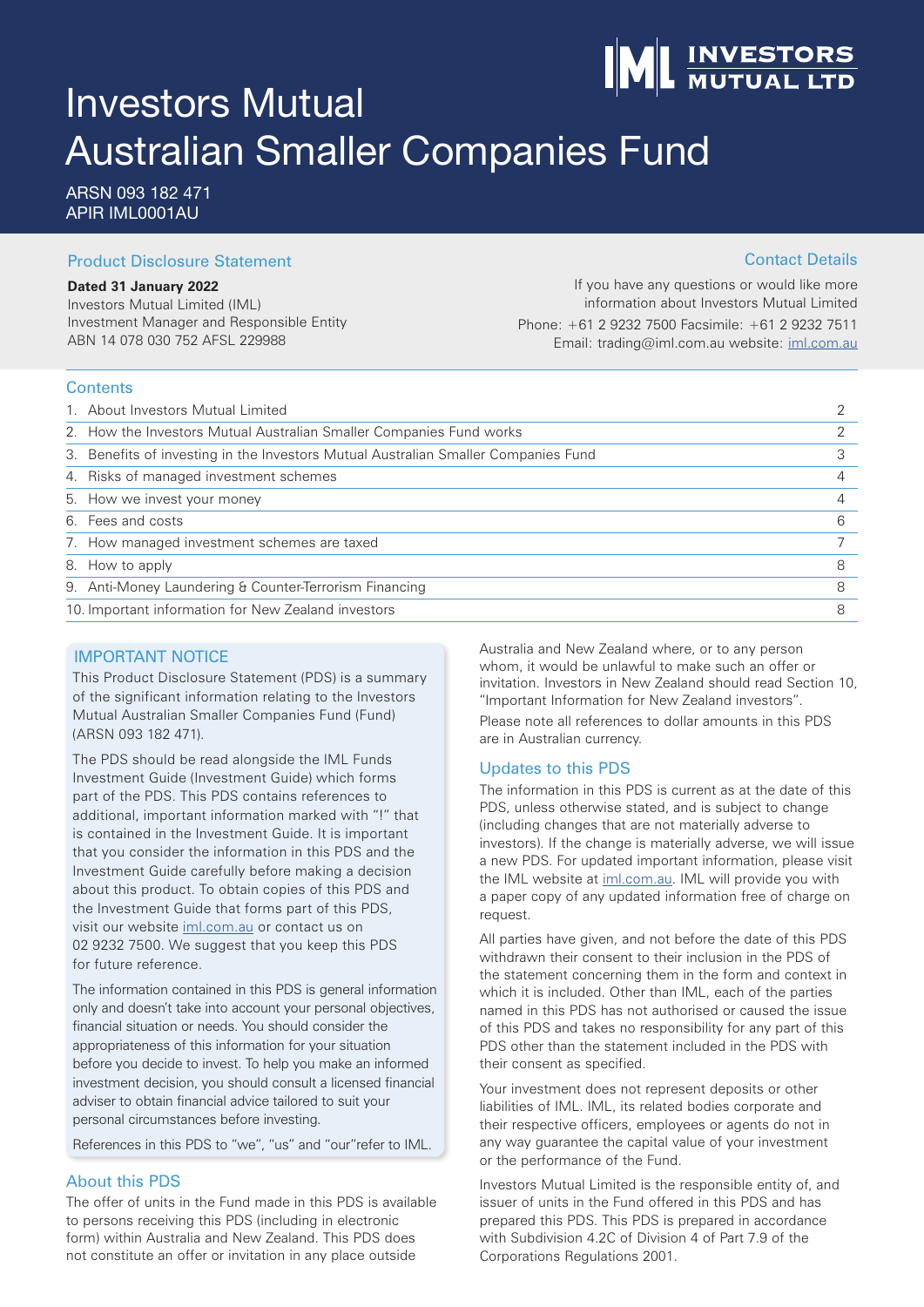# 1. About Investors Mutual Limited

IML aims to deliver consistent long-term returns for clients through the disciplined application of our conservative, fundamental and value-based approach to investing.

IML was established in 1998, and has approximately \$5.2 billion in funds under management as at 31 December 2021. IML holds Australian Financial Services Licence No. 229988, which includes an authorisation to operate managed investment schemes.

IML is the Responsible Entity of the Fund and issuer of this PDS.

### 2. How the Investors Mutual Australian Smaller Companies Fund works

#### How the Fund works

The Fund is a registered managed investment scheme, whereby your money is pooled with other investors' money. The total value of the assets held in the Fund are divided into units. When you invest, you are issued with units in the Fund which represent your beneficial interest in the Fund.

The price of a unit in the Fund will vary as the market value of the assets of the Fund rise or fall.

You can invest in the Fund by investing directly (by way of making a minimum initial investment – see table below) or by investing through an Investor Directed Portfolio Service (IDPS), master trust or other wrap account platform (Platform).

You can increase or decrease your investment by making minimum applications or withdrawals (see table below). You may appoint an alternative as your authorised nominee by having the relevant section of the application form completed.

In each financial year the full amount of taxable income available for distribution from the Fund is intended to be attributed to investors.

| Custodian and investment<br>administrator     | Citigroup Pty Ltd (CPL)                                           |
|-----------------------------------------------|-------------------------------------------------------------------|
| Unit pricing <sup>1</sup>                     | Each Business Day                                                 |
| Minimum initial investment <sup>2</sup>       | \$50,000                                                          |
| Minimum additional<br>investment <sup>2</sup> | \$5,000                                                           |
| Minimum redemption amount <sup>2</sup>        | \$5,000                                                           |
| Minimum unit holding value <sup>2</sup>       | \$50,000                                                          |
| Applications and redemptions                  | Each Business Day                                                 |
| Distributions paid                            | Generally semi-annually,<br>as at the end of June<br>and December |

- Note 1: For information on unit pricing of the Fund, please see Section 1 of our Investment Guide – 'How the Funds work'.
- Note 2: We retain the discretion to waive these minimums. If you invest through a Platform, these minimums may not apply to you. Please refer below to ''Master trust and wrap account investors".

#### Application and redemption prices

The net asset value of the Fund and the application price and redemption prices are calculated each Business Day. A Business Day means a day that is not a Saturday, Sunday, public holiday or bank holiday in New South Wales.

Application prices and redemption prices are based on NAV. NAV is calculated as the value of the assets of the Fund, less the accrued expenses and other liabilities of the Fund (including the daily accrued management fee and, if applicable, the daily accrued performance fee) as determined by IML. This is then divided by the number of units on issue to arrive at net asset value per unit (NAV per unit).

The application price for a unit in the Fund is calculated as NAV per unit, which is adjusted by adding an amount to reflect transaction costs. Applications received by CPL before 4pm AEST on a Business Day will generally be processed at the application price on that day.

The redemption price for a unit in the Fund is calculated as NAV per unit, which is adjusted by subtracting an amount to reflect transaction costs. Withdrawal requests received by CPL before 4pm AEST on a Business Day will generally be processed at the redemption price on that day.

A copy of IML's Unit Pricing Discretions Policy is available from us free of charge upon request.

#### How to withdraw

You can withdraw by redeeming some or all of your units by writing and mailing or faxing your withdrawal request to CPL on 1300 714 616. The proceeds of any withdrawal will usually be available within 7 Business Days and paid to the investor by direct credit to their nominated bank account.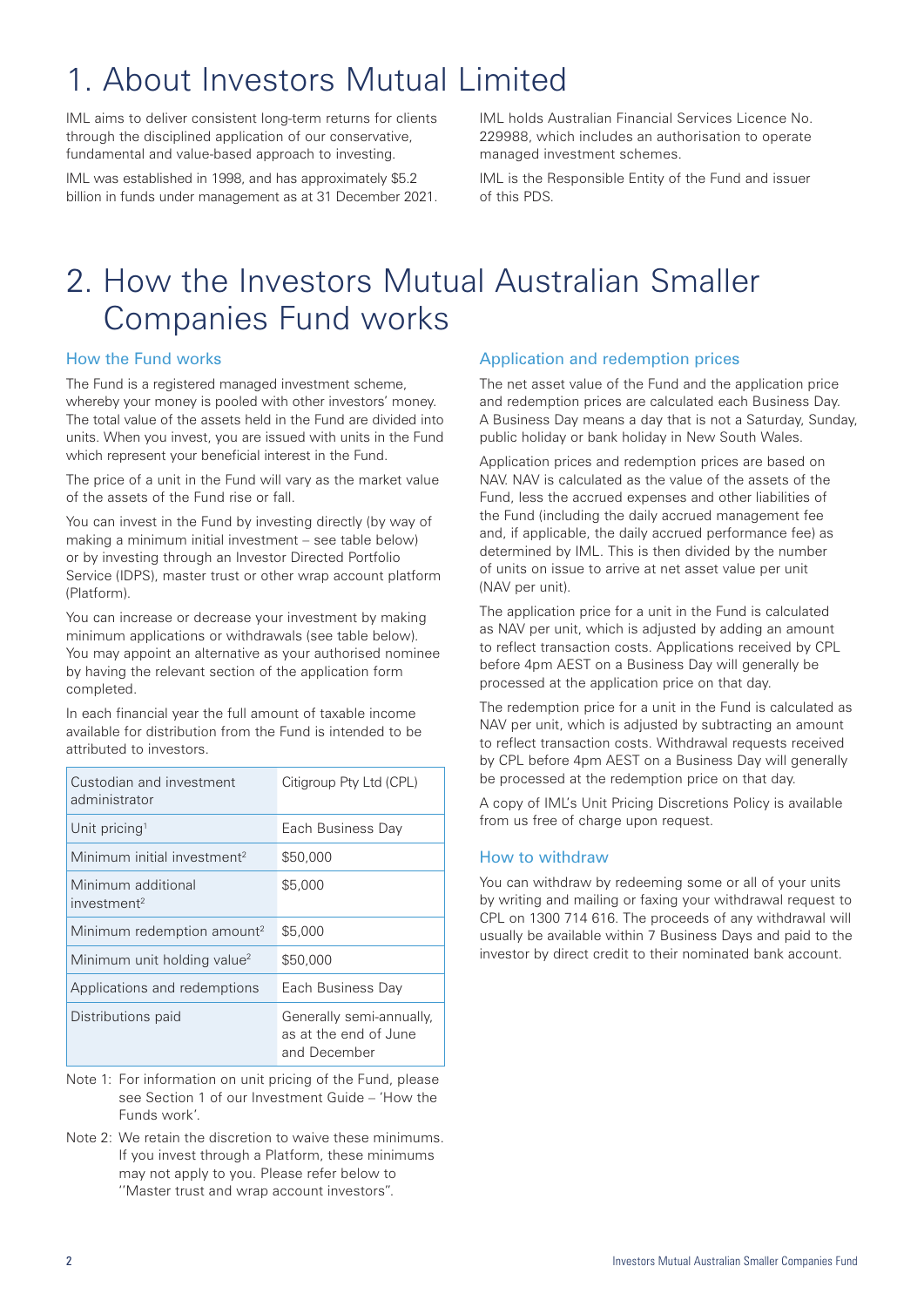Before making a decision, you should read the following important information about How the Funds work. Go to the Investment Guide at iml.com.au:

Section 1 How the Funds work

Section 4 Appointment of authorised nominee

Section 5 The custodian and investment administrator

The material about these matters may change between the day you read the PDS and the day you acquire the product.

#### Restrictions on withdrawals

It is our intention to manage the Fund so that it is "liquid" for the purposes of the Corporations Act. If the Fund is not sufficiently liquid then investors will only be permitted to withdraw if we make a withdrawal offer to all investors in accordance with the Corporations Act. Subject to the Fund constitution, we reserve the right to delay withdrawals where there are circumstances outside our control which we consider impact on our ability to properly or fairly calculate a redemption price, or where there are withdrawal requests of more than 20% of the value of the net assets of the Fund. In these circumstances investors may not be able to withdraw funds within the usual period upon request.

#### Income distributions

The Fund generally pays distributions on a semi-annual basis with the final distribution paid as at the end of June each year. IML may decide to make an interim distribution out of distributable income accruing during any interim period and will inform investors accordingly. Distributions can be made up of income as well as net realised capital gains on the sale of assets.

Each investor's distribution amount is calculated by dividing the total amount of the distribution by the total number of units of the Fund on issue at the distribution calculation date, and multiplying the result by the number of units held by each investor on that date. You can choose to have your distributions reinvested in further units of the Fund, or paid to you by direct credit to your nominated bank account. If you do not make a choice, IML will reinvest your distribution payment at NAV per unit. This means that no transaction costs will be applied.

Units issued for reinvested distributions will be priced using the NAV per unit calculated as at the end of the relevant distribution period.

#### Master trust and wrap account investors

We authorise the use of this PDS as disclosure to persons who wish to access the Fund indirectly through an Investor Directed Portfolio Service (IDPS), master trust or wrap account (collectively known as a Platform). If you do so, you will not acquire the rights of a unit holder of the Fund. The operator of the Platform acquires these rights on your behalf. An investor via a Platform cannot attend meetings or transfer units.

For Platform investors, the minimum initial and additional investment amounts are those specified by that Platform operator.

If you invest through a Platform, you can only withdraw or make subsequent investments through the operator of that service. Enquiries should be directed to the operator of that service and not IML. In addition to this PDS, you should read the document that explains the Platform, as issued by your Platform operator.

### 3. Benefits of investing in the Investors Mutual Australian Smaller Companies Fund

#### Significant features

The Fund invests in an actively managed portfolio of securities listed on the ASX in Australia.

#### Significant benefits

The Fund aims to provide attractive investment opportunities for investors seeking medium to long-term capital growth with income.

Investing in the Fund offers you a range of benefits:

- your money is managed by IML's investment professionals who have access to investment techniques that may not be available to all investors;
- access to investment opportunities and markets that may not be accessible to all investors;
- unless the Fund has become illiquid, you can generally apply to withdraw your investment on any Business Day; and
- fund managers can usually transact at a lower cost than individual investors.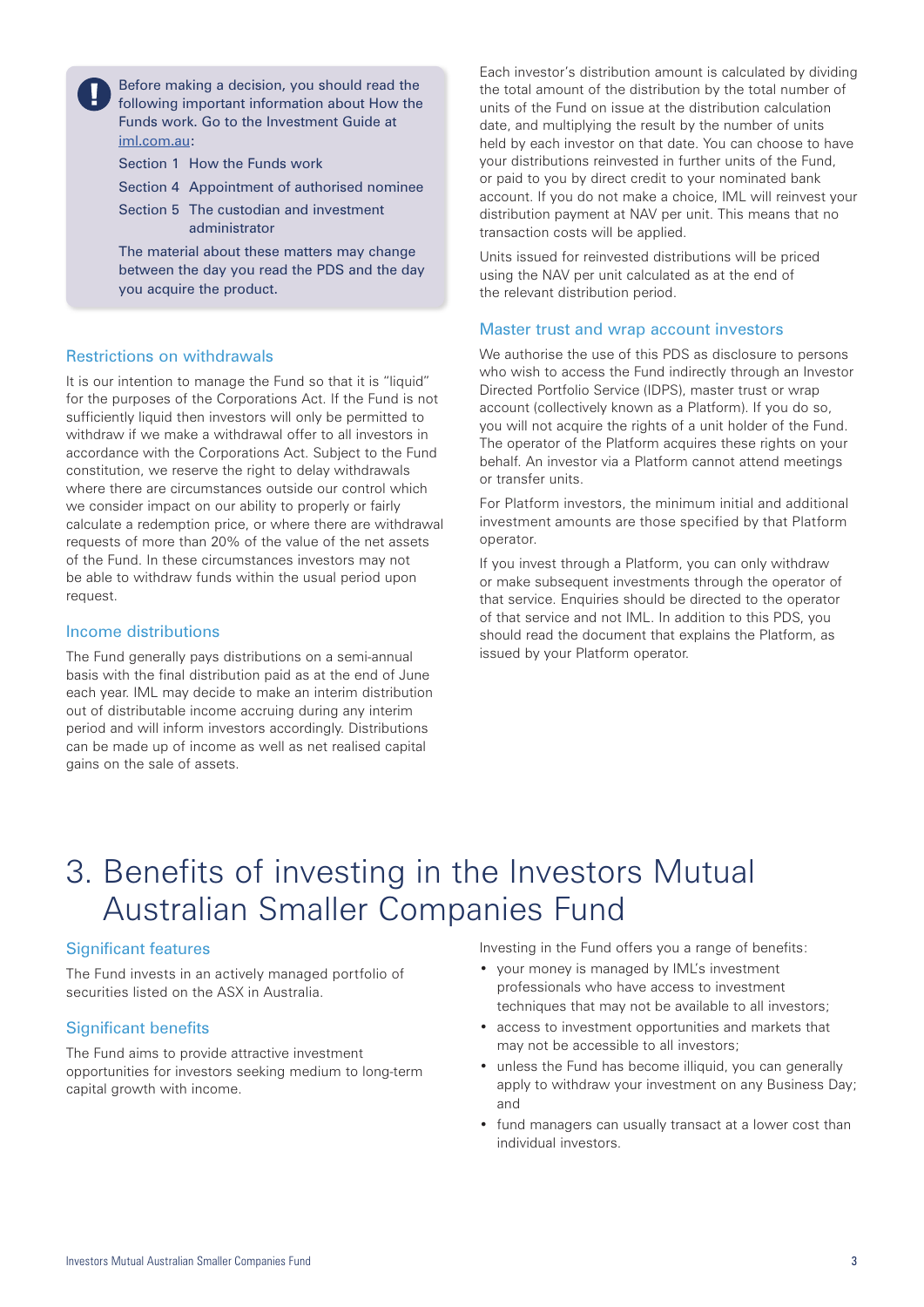# 4. Risks of managed investment schemes

All investments carry risk and generally go up as well as down in value. The likely investment return and the risk of losing money is different for each managed investment scheme as different strategies carry different levels of risk depending on the underlying mix of assets that make up each fund. Those assets with the highest potential longterm return (such as shares) may also have the highest risk of losing money in the short-term. When investing, it is important to understand that:

- the value of your investment will go up and down;
- investment returns will vary, and may differ from past returns;
- the performance of the Fund or the return of capital is not guaranteed – this means you could receive back less than you invested and there is no guarantee that you will receive any income distributions.

The appropriate level of risk for you will depend on a range factors including your age, investment timeframe, financial goals, where other parts of your wealth are invested and how comfortable you are with potential fluctuations in the value of your investment.

While we are not able to remove all the risks associated with an investment in the Fund, IML employs a range of investment and risk management strategies to identify, evaluate and manage these risks.

The significant risks for the Fund are summarised below.

#### Individual investment risk

Individual investments made by the Fund will fluctuate in value, meaning that on occasion they may fall in value.

A company's share price may fluctuate for a number of reasons. A company may undergo changes in its financial or operating circumstances and may also face broader influences such as political and industry changes. Unlisted securities are considerably less liquid than listed securities.

#### Liquidity risk

As the Fund will invest in securities listed on the Australian Securities Exchange (ASX) in Australia, if there is an interruption of regular trading in a market or for a particular asset of the Fund (or if official quotation of stocks is denied), there may be delays in processing withdrawal requests.

#### Fund risk

Risks particular to the Fund include the risk that it could be wound up, the fees and expenses could change, IML could be replaced as responsible entity or investment manager or its portfolio managers could change. You could receive back less than you invested and there is no guarantee that you will receive any income. If there is an interruption of regular trading in the market for an asset of the Fund, there may be delays in processing withdrawal requests. The laws affecting registered managed investment schemes may change in the future.

#### Performance risk

The performance of the Fund or the return of capital is not guaranteed. The value of your investment in the Fund will go up and down with the value of the Fund's assets. The level of returns will vary and future returns may differ from past returns.

#### Market, country, legal and political risk

Economic, technological, political, legal and market conditions are variable. Changes in these factors can have both positive and negative influences on the value of the Fund's investments.

#### Interest rate risk

Changes in interest rates can also have a positive or negative impact directly or indirectly on investment values or returns. For example, hybrid securities, cash and other interest-bearing securities are very sensitive to fluctuations in interest rates.

#### Derivatives risk

Derivatives risks include illiquidity, the value of derivative positions not moving in line with the movement in the underlying asset, and the Fund being unable to meet payment obligations as they arise in relation to derivatives contracts.

#### COVID-19 risk

The full extent of the impact of COVID-19 is not known at this time and there is a risk that your investment may be negatively impacted as a result. The Fund will continue to leverage IML's strength in bottom-up, fundamental research to identify opportunities, and use prudent derivatives strategies to protect the portfolio and generate returns.

### 5. How we invest your money

#### When making an investment decision you should consider the likely investment return, the risk and your own investment timeframe.

As a guideline, the Fund will usually hold a minimum of 20 different securities. The main investments of the Fund may include a combination of:

- securities listed on the ASX. This may include companies with operations outside Australia (including dual listed securities) but listed on the ASX;
- cash (and cash equivalents such as other investment grade interest-bearing securities); and
- derivatives (bought and sold options), as described below.

IML may use options, futures and other derivatives to manage risk, to gain exposure to particular securities and markets or to enhance the returns of the underlying physical investments. Derivatives are not used speculatively or for the purposes of gearing the Fund. The Fund will not borrow.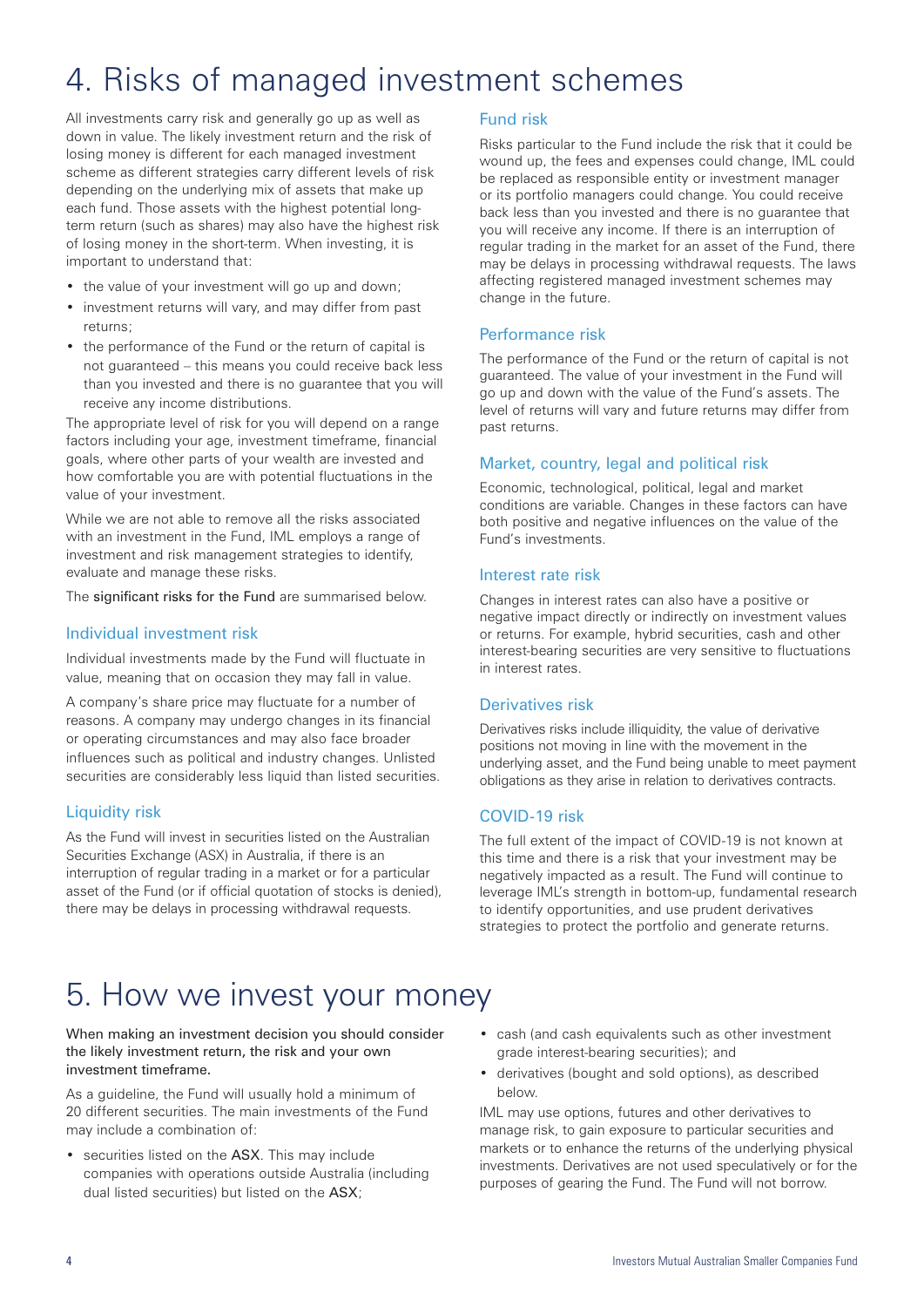#### Investors Mutual Australian Smaller Companies Fund

| Investment return objective                                             | To provide a rate of return (after fees and expenses and before taxes) which exceeds the<br>return of the Fund's Benchmark on a rolling four-year basis.                                                                                                                                                                                                                                                                                                                                                                                                                                                                                                     |
|-------------------------------------------------------------------------|--------------------------------------------------------------------------------------------------------------------------------------------------------------------------------------------------------------------------------------------------------------------------------------------------------------------------------------------------------------------------------------------------------------------------------------------------------------------------------------------------------------------------------------------------------------------------------------------------------------------------------------------------------------|
| Investment Strategy*                                                    | The Fund will invest in a diversified portfolio of quality ASX listed Australian shares outside<br>the Top 100 shares listed on the ASX, where these shares are identified by our investment<br>team as being undervalued.                                                                                                                                                                                                                                                                                                                                                                                                                                   |
| <b>Benchmark</b>                                                        | S&P/ASX Small Ordinaries Index (excluding Property Trusts)                                                                                                                                                                                                                                                                                                                                                                                                                                                                                                                                                                                                   |
| Asset classes <sup>1</sup> and allocation Cash <sup>2</sup> :<br>ranges | $0 - 20%$<br>Australian Equities <sup>3</sup> : 80-100%                                                                                                                                                                                                                                                                                                                                                                                                                                                                                                                                                                                                      |
| Minimum suggested<br>Investment timeframe                               | An investment horizon of four to five years.                                                                                                                                                                                                                                                                                                                                                                                                                                                                                                                                                                                                                 |
| Risk level                                                              | This Fund is considered to be a high-risk investment. The Fund aims to outperform the<br>S&P/ASX Small Ordinaries Index (excluding Property Trusts) over the longer term.                                                                                                                                                                                                                                                                                                                                                                                                                                                                                    |
| Fund performance                                                        | You can find the latest Fund information on our website at iml.com.au                                                                                                                                                                                                                                                                                                                                                                                                                                                                                                                                                                                        |
| Changes to Fund details                                                 | Subject to law and the Fund constitution, we have the right to make changes to the Fund at<br>any time and in some cases without giving prior notice. Changes may include closing the<br>Fund to new investors, terminating the Fund or changing the Fund's investment objective,<br>benchmark, asset classes, asset allocation ranges and investment strategy. If there is a<br>material change, we will update this PDS and inform investors of the material change as<br>required by law. If you are investing through a Platform, information and reports on your<br>investment in the Fund will be provided to you by the Platform Operator, not by us. |

Note 1: The investment guidelines provide an indication of the intended holdings in the Fund and may be higher or lower. Note 2: Includes cash equivalents such as other investment grade interest bearing securities.

Note 3: In addition to securities listed on the ASX in Australia, the Fund may also invest in derivatives and hybrid securities such as preference shares. The Fund may invest up to 5% of the Fund's assets in unlisted securities, provided that at the time of the investment, IML has reasonable grounds to believe that the relevant company's securities will be listed on a regulated exchange within 12 months of the investment by the Fund. Please note that securities which IML expects will list on a regulated exchange may not be granted official quotation by that exchange, as the listing and quotation of securities are within the exchange's complete discretion. The Fund may gain exposure to investments through other registered managed investment schemes. Where those schemes are also managed by IML, you will not be charged additional management fees to the extent that those fees relate to an investment on behalf of the Fund.

\*Where shares move into the Top 100, the Manager will use its discretion when selling down, having regard for the best interests of unitholders.

#### Our Investment philosophy

IML's investment philosophy is based on a belief that a company's share price will reflect its underlying value in the long-term. We believe that markets are not fully efficient and there will be times that a company's share price will not reflect what we believe to be that company's true value. Such situations provide our investment team with the opportunity to build long term portfolio positions in quality companies at attractive valuations.

We are looking to invest in companies with four clear quality characteristics:

- competitive advantage
- recurring earnings
- capable management
- the ability to grow over time

#### Our Investment style

IML has an active, "bottom-up" approach to identifying, researching and valuing quality companies. Our approach is systematic, disciplined and focuses on finding companies that meet our quality criteria and then determining an appropriate valuation for those companies.

We believe that the underlying value of a company is best determined by quantifying and valuing the sustainability, quality and growth potential of a company's future earnings stream. The earnings stream from a company is important to us because it enables both the payment of dividends to shareholders and the reinvestment into the business for future growth.

falling market on the value of your investment. As markets move through different cycles some asset classes will be more attractive in their ability to deliver on the objectives of the Fund. The overall makeup of the investments of the Fund will therefore change from time to time to reflect this relative valuation. This is the approach we will adopt in

investors;

#### Labour, environmental, social or ethical considerations

order to manage the asset allocation of the Fund.

In selecting, realising or retaining investments for the Fund, IML takes into account the expected return and performance of the individual investments. In doing so IML make an assessment based on environmental, social and ethical considerations and may adjust their return expectation where they believe these factors will have a material financial impact on an individual investment. IML is also a signatory of the UN Principles for Responsible Investment.

IML conducts detailed in-house research and valuation as part of its overall investment process. Individual investments across all allowable asset classes are selected based upon our opinion of their ability to fulfil all or part of the objectives of the Fund. As such, we seek investments that we believe

• provide an absolute real return over the long-term to

• are less volatile (risky) than the market in which they trade and therefore should minimise the impact of a

offer one or more of the following characteristics:

• will pay a regular income stream; and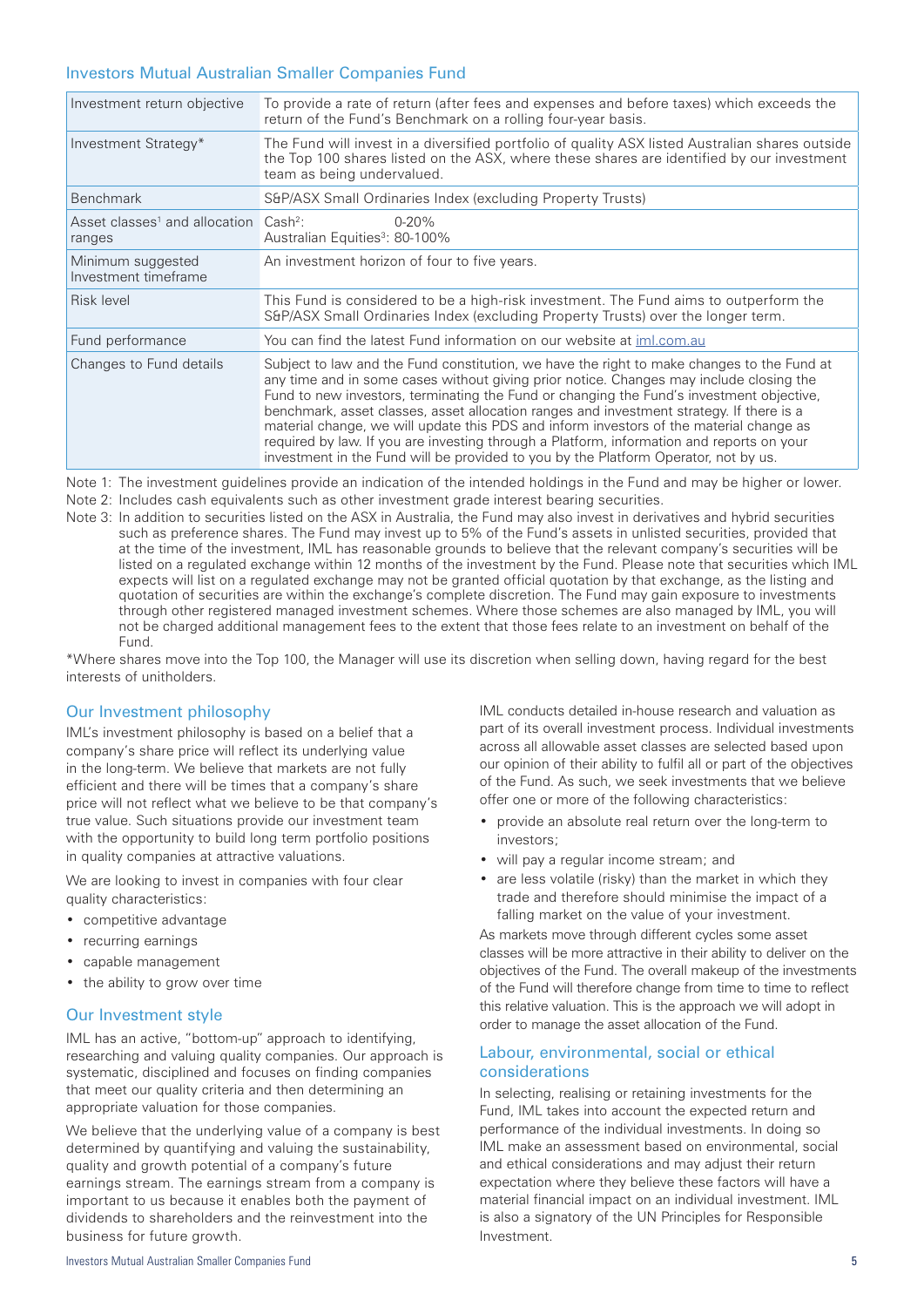### 6. Fees and costs

You should read all the information about fees and costs because it is important to understand their impact on your investment.

| <b>DID YOU KNOW?</b>                                                                                                                  | it from \$100,000 to \$80,000).                                                                                                                                       | TO FIND OUT MORE                                                                                                                                                                                                                                                                                           |
|---------------------------------------------------------------------------------------------------------------------------------------|-----------------------------------------------------------------------------------------------------------------------------------------------------------------------|------------------------------------------------------------------------------------------------------------------------------------------------------------------------------------------------------------------------------------------------------------------------------------------------------------|
| Small differences in both investment<br>performance and fees and costs can<br>have a substantial impact on your<br>long term returns. | You should consider whether<br>features such as superior<br>investment performance or<br>the provision of better member<br>services justify higher fees<br>and costs. | If you would like to find out more,<br>or see the impact of the fees based<br>on your own circumstances, the<br>Australian Securities and Investments<br>Commission (ASIC) Moneysmart<br>website (moneysmart.gov.au) has a<br>managed funds fee calculator to help<br>you check out different fee options. |
| For example, total annual fees and<br>costs of 2% of your investment                                                                  |                                                                                                                                                                       |                                                                                                                                                                                                                                                                                                            |
| balance rather than 1% could reduce<br>your final return by up to 20% over a<br>30 year period (for example, reduce                   | You may be able to negotiate to<br>pay lower fees. Ask the fund or<br>your financial adviser.                                                                         |                                                                                                                                                                                                                                                                                                            |
|                                                                                                                                       |                                                                                                                                                                       |                                                                                                                                                                                                                                                                                                            |

This section shows fees and other costs which you may be charged. These fees and costs may be deducted from your money, from the returns on your investment or from the assets of the managed investment scheme as a whole. Taxes are set out in another part of this document. You should read all the information about fees and costs because it is important to understand their impact on your investment. You can use the Fees & Costs Summary to compare costs of this product with other simple managed investment schemes.

#### Fees and costs summary

| <b>Investors Mutual Australian Smaller Companies Fund</b>                                                                  |                                                                                      |                                                                                                                                                                                            |  |
|----------------------------------------------------------------------------------------------------------------------------|--------------------------------------------------------------------------------------|--------------------------------------------------------------------------------------------------------------------------------------------------------------------------------------------|--|
| <b>TYPE OF FEE OR COST!</b>                                                                                                | <b>AMOUNT</b>                                                                        | <b>HOW AND WHEN PAID</b>                                                                                                                                                                   |  |
| Ongoing annual fees and costs                                                                                              |                                                                                      |                                                                                                                                                                                            |  |
| Management fees and costs<br>The fees and costs for managing your<br>investment <sup>2</sup>                               | 0.993% p.a. of the net assets<br>of the Fund (inclusive of the net<br>effect of GST) | This fee is calculated and accrued daily and<br>is paid monthly in arrears to IML from the<br>assets of the Fund.<br>This amount may be negotiated for<br>wholesale investors <sup>3</sup> |  |
| Performance fees<br>Amounts deducted from your investment in<br>relation to the performance of the product                 | Nil                                                                                  | This fee is calculated and accrued daily and is<br>paid at the end of a Performance Fee Period<br>to IML from the assets of the Funds                                                      |  |
| <b>Transaction costs</b><br>The costs incurred by the scheme when<br>buying or selling assets                              | 0.05%                                                                                | Transaction costs are incurred when<br>investors buy or sell Units in a Fund and are<br>also paid from the Fund's assets. Transaction<br>costs are net of the buy/sell spread.             |  |
| Member activity related fees and costs (fees for services or when your money moves in or out of the scheme)                |                                                                                      |                                                                                                                                                                                            |  |
| Establishment fee<br>The fee to open your investment                                                                       | Nil                                                                                  | Not applicable                                                                                                                                                                             |  |
| Contribution fee <sup>2</sup><br>The fee on each amount contributed to<br>your investment                                  | Nil                                                                                  | Not applicable                                                                                                                                                                             |  |
| Buy-sell spread<br>An amount deducted from your investment<br>representing costs incurred in transactions<br>by the scheme | 0.25%                                                                                | Transaction cost per transaction (applied to<br>both applications and withdrawals)                                                                                                         |  |
| Withdrawal fee <sup>2</sup><br>The fee on each amount you take out of<br>your investment                                   | Nil                                                                                  | Not applicable                                                                                                                                                                             |  |
| Exit fee <sup>2</sup><br>The fee to close your investment                                                                  | Nil                                                                                  | Not applicable                                                                                                                                                                             |  |
| Switching fee<br>The fee for changing investment options                                                                   | Not applicable                                                                       | Not applicable                                                                                                                                                                             |  |

Note 1: Fees and costs include, if applicable, GST less any input tax credits (ITC) or reduced input tax credits (RITC). However, if the GST rate increases, or if the full amount of ITC or RITC is not available, the Fund's constitution allows us to recoup the extra amount out of the Fund. Note 2: This fee typically includes an amount payable to an adviser,

however IML does not pay fees to advisers – see the Additional Explanation of Fees & Costs and Section 2 of the Investment Guide.

Note 3: See Section 2 of the Investment Guide for further details. In addition, IML has decided to pay normal expenses out of its management fee entitlement, so it will only be reimbursed out of the assets of the Fund where the expenses are abnormal expenses. Please refer to "Fee changes and other fees" under the heading "Additional explanation of fees and costs" below.

Before making a decision, you should read the important information about Fees and other costs. Go to Section 2 of the Investment Guide at iml.com.au

The material about Fees and other costs may change between the day you read the PDS and the day you acquire the product.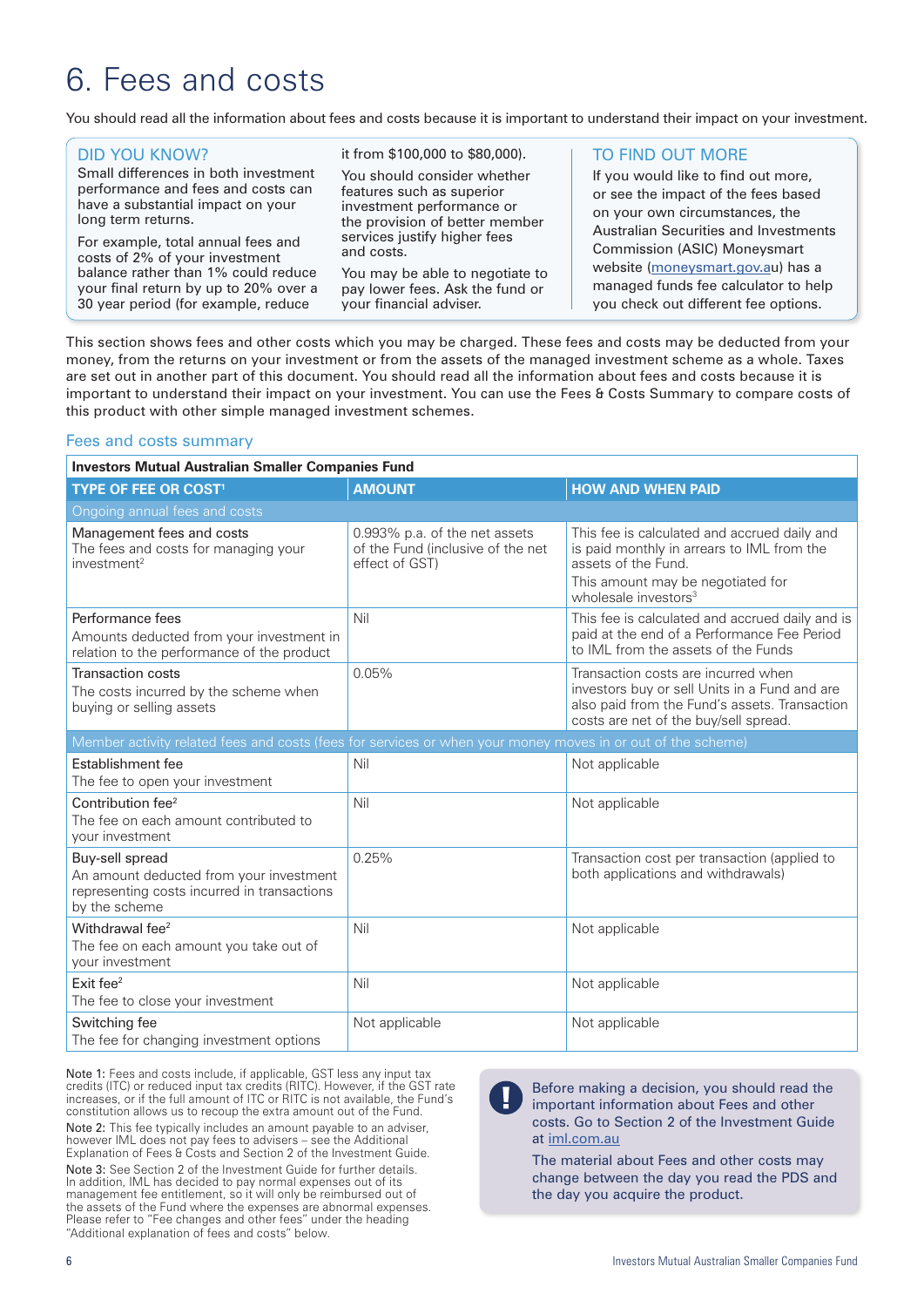#### Example of annual fees and  $costs<sup>1</sup>$

This table gives an example of how the ongoing annual fees and costs for this product can affect your investment over a one year period. You should use this table to compare this product with other products offered by managed investment schemes.

| <b>EXAMPLE</b>                           |           | <b>BALANCE OF \$50,000 WITH A CONTRIBUTION OF \$5,000 DURING YEAR</b>                                                                                                                                                                     |
|------------------------------------------|-----------|-------------------------------------------------------------------------------------------------------------------------------------------------------------------------------------------------------------------------------------------|
| <b>Contribution Fees</b>                 | Nil       | For every additional \$5,000 you put in, you will be charged \$0                                                                                                                                                                          |
| <b>PLUS</b> Management<br>fees and costs | $0.993\%$ | And, for every \$50,000 you have in the Fund you will be charged or have deducted from<br>your investment \$496.50 each year                                                                                                              |
| <b>PLUS</b> Performance fees             | $0.00\%$  | And, you will be charged or have deducted from your investment \$0 in performance fees<br>each year                                                                                                                                       |
| <b>PLUS</b> Transaction costs            | 0.05%     | And, you will be charged or have deducted from your investment \$25.00 in transaction costs.                                                                                                                                              |
| <b>EQUALS</b> Cost of Fund               | $1.043\%$ | If you had an investment of \$50,000 at the beginning of the year and you put in an<br>additional \$5,000 during that year, you would be charged fees and costs of \$521.50*.<br>What it costs you will depend on the fees you negotiate. |

Note 1: Please note that this is an example only and does not take into account transaction costs, government charges or any movements in the investor's investment or distributions that may occur over the course of the year.

\*Additional fees and costs may apply. The above example assumes the balance of \$50,000 remains constant throughout the year and the additional contribution of \$5,000 was made on the last business day of the year. Any additional investments made will increase the portfolio balance on which the management fee and costs are calculated. The example does not take into account the buy/sell spread nor any abnormal expense recoveries.

IML will not charge any additional fees unless investors are notified in accordance with the information set out at 'Additional explanation of fees and costs' below.

#### Additional explanation of fees and costs

#### Ongoing annual fees and costs:

Ongoing annual fees and costs comprise management fees and costs, performance fees and transaction costs. Management fees and costs are the fees and costs (including indirect costs) payable for administering the fund, amounts paid for investing in the assets of the fund, and other expenses and reimbursements in relation to the fund. The management fee is the fee for IML's services as Responsible Entity and manager of the Fund.

The management fees and costs are calculated and accrued daily. The management fee is paid monthly in arrears to IML from the assets of the Fund.

Indirect costs are any amount not already disclosed as a fee or cost that directly or indirectly reduces the return of the Fund, and are generally payable from the Fund's assets rather than directly by you. Indirect costs do not include transaction costs.

#### Fee changes and other fees:

Fees can change, and other fees and costs may apply to the Fund. Subject to the Fund's constitution and law,

the fees outlined above may be varied at any time at the absolute discretion of IML. Reasons might include changing economic conditions or changes in the law. IML will provide investors in the Fund with at least 30 days notice of any proposed increase in fees. Some fees can be negotiated if you are a wholesale investor.

#### Adviser fees:

You may pay additional fees to a financial adviser if a financial adviser is consulted. You should refer to your Statement of Advice for any fee details. IML does not pay fees to financial advisers.

#### Abnormal expenses:

Abnormal expenses may be charged in some circumstances, particularly if significant changes occur or are made to the Fund. Refer to Section 2 of the Investment Guide for further information.

#### ASIC fee calculator:

To calculate the effect of fees and costs on your investment in the Fund, you can use the calculator provided by ASIC at moneysmart.gov.au.

### 7. How managed investment schemes are taxed

WARNING: Your investment in a registered managed investment scheme is likely to have tax consequences, which in general will occur on an annual basis even if you do not change your investment. It is intended that no income tax will be payable by the Fund as IML will attribute all the taxable income of the Fund to unit holders annually. Registered managed investment schemes do not pay income tax on behalf of members.

The distributions from the Fund will include the income the Fund has generated from investing activities. The income will retain its character as it passes to the investors. As a result, you may receive distributions that include interest, dividends and other income and capital gains (discounted and nondiscounted). Investors are assessed for income tax on any income and capital gains generated by the Fund, if any.

As tax matters for managed investment schemes are complicated, you are strongly advised to seek your own professional tax advice.

Before making a decision, you should read the Important tax information. Go to Section 3 of the Investment Guide at iml.com.au

The material about Important tax information may change between the day you read the PDS and the day you acquire the product.